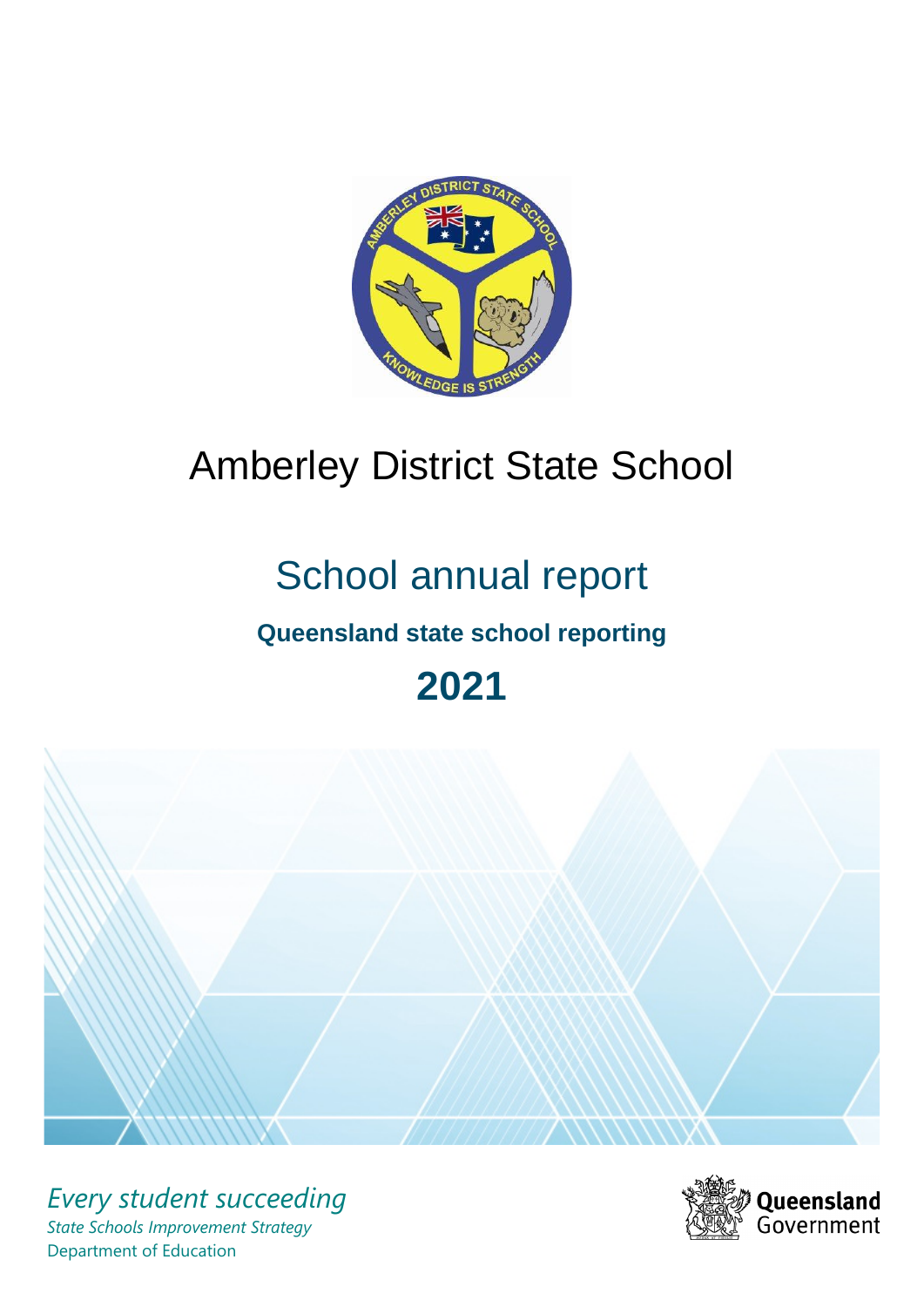**OFFICIAL – Public** Published as information source only. Public information used to create this report may not appear in this format in the public domain Please refer to disclaimer information.

#### **Contact details**

| <b>Postal Address</b> | 37 Deebing Creek Road Yamanto 4305     |
|-----------------------|----------------------------------------|
| <b>Phone</b>          | $(07)$ 3280 3111                       |
| Fax                   | (07) 3288 0313                         |
| Email                 | principal@amberleydistrictss.eq.edu.au |
| Website               | https://amberleydistrictss.eq.edu.au   |

#### **Disclaimer**

The materials presented in this report are distributed by the Department of Education (the department) as an information source only.

The information and data in this report is subject to change without notice.<br>The department makes no statements, representations, or warranties about the accuracy or completeness of, and you should not rely on, any informa report.

The department disclaim all responsibility and all liability (including without limitation, liability in negligence) for all expenses, losses, damages and costs you might incur as a result of the information in this report being inaccurate or incomplete in any way, and for any reason.

Despite our best efforts, the department makes no warranties that the information in this report is free of infection by computer viruses or other contamination.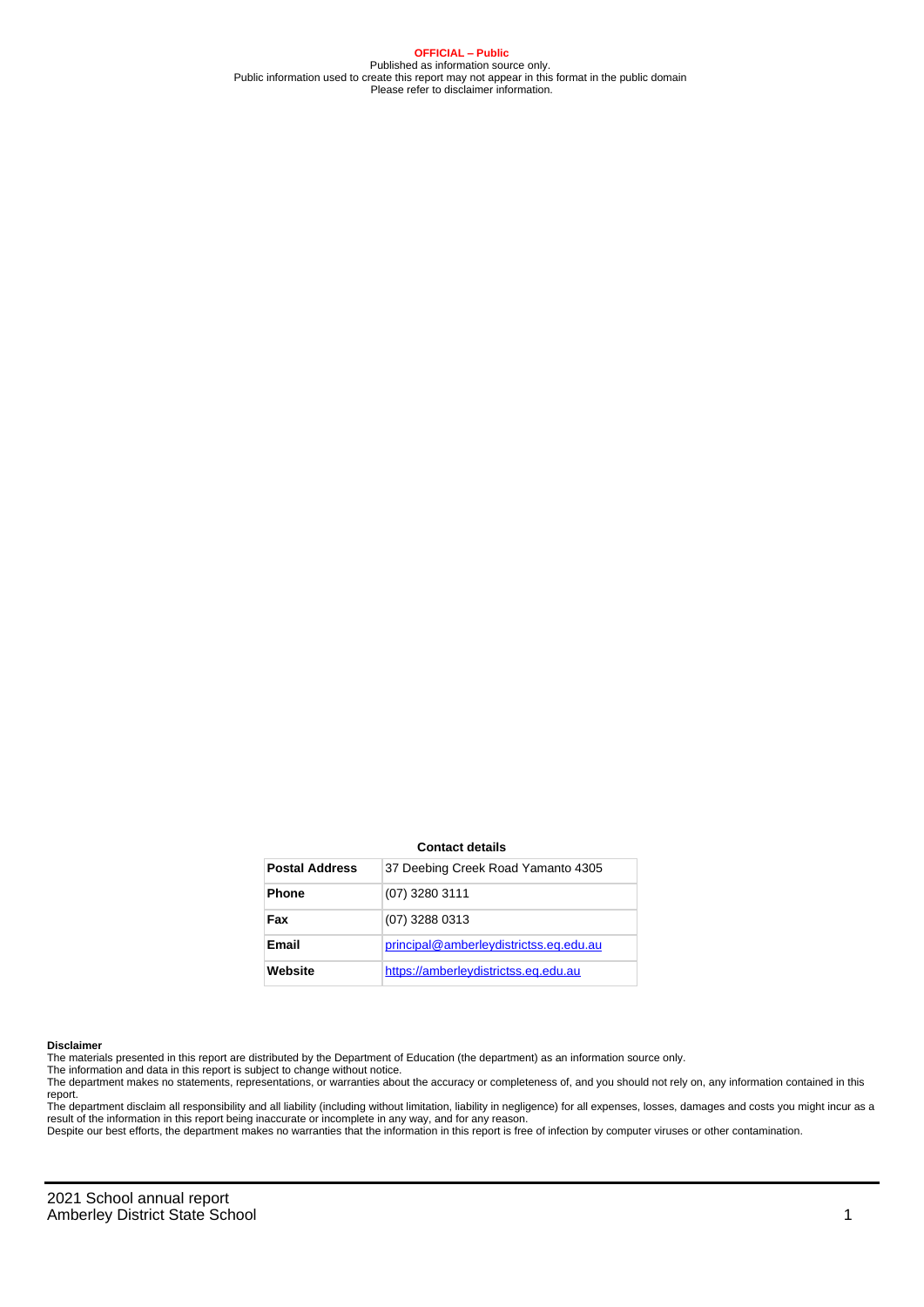| School context                   |                                                                                                                                                                                              |
|----------------------------------|----------------------------------------------------------------------------------------------------------------------------------------------------------------------------------------------|
| Coeducational or single sex      | Coeducational                                                                                                                                                                                |
| <b>Independent Public School</b> | No.                                                                                                                                                                                          |
| Year levels offered in 2021      | Prep Year - Year 6                                                                                                                                                                           |
| Webpages                         | Additional information about Queensland state schools is located on the:<br>My School website<br>Queensland Government data website<br>Queensland Government schools directory website.<br>٠ |

# **Characteristics of the student body**

### **Student enrolments**

#### **Table 1: Student enrolments by year level**

|                   |      | <b>February</b> |      |      | <b>August</b> |      |
|-------------------|------|-----------------|------|------|---------------|------|
| Year Level        | 2019 | 2020            | 2021 | 2019 | 2020          | 2021 |
| <b>Prep Year</b>  | 123  | 116             | 89   | 123  | 119           | 92   |
| Year 1            | 111  | 117             | 120  | 113  | 115           | 122  |
| Year 2            | 142  | 104             | 114  | 140  | 100           | 114  |
| Year <sub>3</sub> | 114  | 127             | 95   | 117  | 127           | 97   |
| Year 4            | 109  | 115             | 122  | 111  | 117           | 120  |
| Year 5            | 132  | 111             | 112  | 132  | 108           | 113  |
| Year <sub>6</sub> | 121  | 132             | 106  | 125  | 131           | 107  |
| <b>Total</b>      | 852  | 822             | 758  | 861  | 817           | 765  |

Notes

1. Student counts include headcount of all full- and part-time students at the school.

## **Average class sizes**

#### **Table 2: Average class size information for each phase of schooling**

| <b>Year Levels</b> | 2019 | 2020 | 2021 |
|--------------------|------|------|------|
| Prep – Year 3      | 23   | 23   | 24   |
| Year 4 – Year 6    | 27   | ソフ   | 26   |

Notes

1. Classes are measured against the target of 25 students per teacher in Prep to Year 3 and Years 11 to 12, and target of 28 students per teacher in Years 4 to 10. Where composite classes exist across cohorts (e.g. Year 3/4) the class size targets would be the lower cohort target.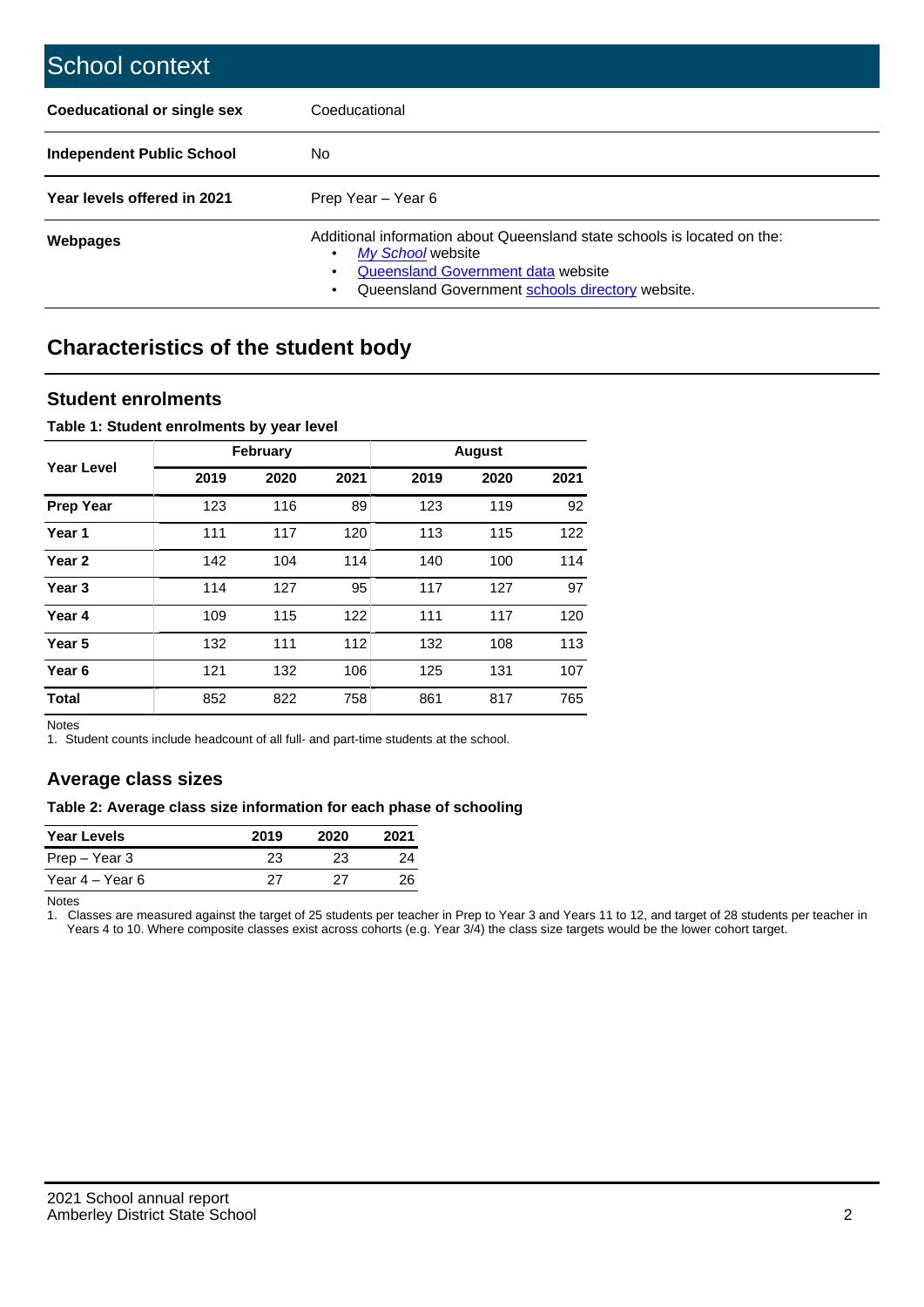## **Respectful relationships education**

To support students' learning, health and wellbeing all state schools are required to implement respectful relationships education through the Prep to Year 10 Australian Curriculum: Health and Physical Education and/or through school pastoral care programs across Prep to Year 12.

### **Parent, student and staff satisfaction**

Tables 3–5 show selected items from the Parent/Caregiver, Student and Staff School Opinion Surveys. In response to the COVID-19 health emergency, the annual school opinion surveys of students, teachers and staff were not administered in 2020. A new time series started in 2021 and data from this collection is not considered directly comparable with earlier collections due to significant methodology changes.

For state level information go to the **[School Opinion Survey](https://qed.qld.gov.au/publications/reports/statistics/schooling/schools/schoolopinionsurvey) webpage**.

#### **Table 3: Parent/Caregiver Survey**

| Percentage of parents/caregivers who agree <sup>1</sup> that:                                               | 2019  | 2020 | 2021  |
|-------------------------------------------------------------------------------------------------------------|-------|------|-------|
| This is a good school.                                                                                      | 83.3% |      | 83.2% |
| My child likes being at this school. <sup>2</sup>                                                           | 92.0% |      | 85.0% |
| My child feels safe at this school. <sup>2</sup>                                                            | 90.0% |      | 86.2% |
| My child's learning needs are being met at this school. <sup>2</sup>                                        | 84.0% |      | 82.1% |
| My child is making good progress at this school. <sup>2</sup>                                               | 84.0% |      | 86.4% |
| Teachers at this school expect my child to do his or her best. <sup>2</sup>                                 | 90.0% |      | 95.8% |
| Teachers at this school provide my child with useful feedback about his or her school<br>work. <sup>2</sup> | 83.3% |      | 80.0% |
| Teachers at this school motivate my child to learn. <sup>2</sup>                                            | 90.0% |      | 88.3% |
| Teachers at this school treat students fairly. <sup>2</sup>                                                 | 78.0% |      | 81.1% |
| can talk to my child's teachers about my concerns. <sup>2</sup>                                             | 92.0% |      | 91.7% |
| This school works with me to support my child's learning. <sup>2</sup>                                      | 88.0% |      | 82.4% |
| This school takes parents' opinions seriously. <sup>2</sup>                                                 | 72.7% |      | 70.4% |
| Student behaviour is well managed at this school. <sup>2</sup>                                              | 77.1% |      | 76.9% |
| This school looks for ways to improve. <sup>2</sup>                                                         | 85.7% |      | 84.4% |
| This school is well maintained. <sup>2</sup>                                                                | 94.0% |      | 87.9% |

Notes

1. Agree represents the percentage of respondents who Somewhat Agree, Agree or Strongly Agree with the statement.

2. Nationally agreed parents/caregiver items.

3. DW = Data withheld to ensure confidentiality.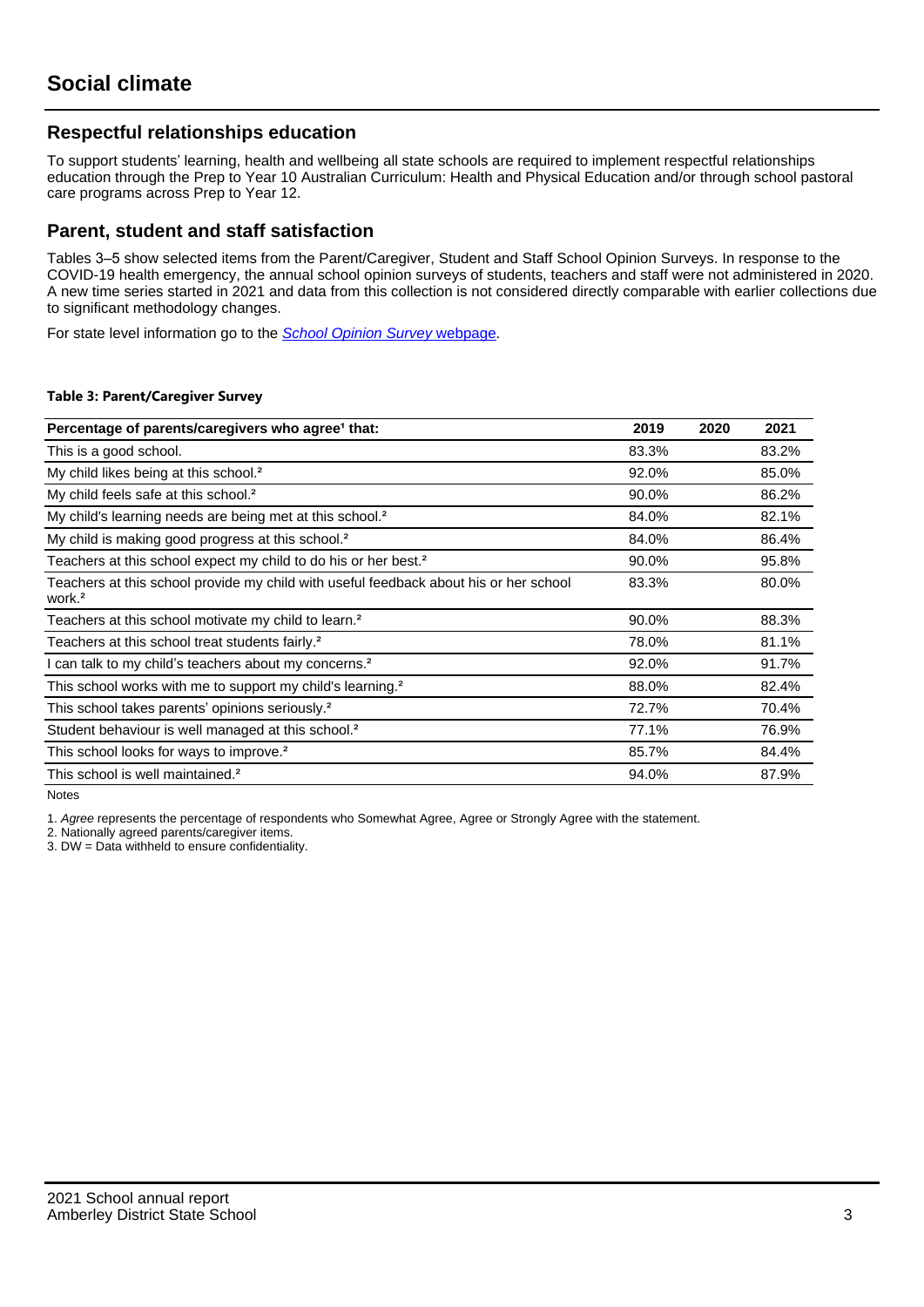#### **Table 4: Student Survey**

| Percentage of students who agree <sup>1</sup> that:                            | 2019  | 2020 | 2021   |
|--------------------------------------------------------------------------------|-------|------|--------|
| I like being at my school. <sup>2</sup>                                        | 87.3% |      | 88.9%  |
| I feel safe at my school. <sup>2</sup>                                         | 87.2% |      | 77.8%  |
| My teachers motivate me to learn. <sup>2</sup>                                 | 95.4% |      | 87.5%  |
| My teachers expect me to do my best. <sup>2</sup>                              | 97.2% |      | 100.0% |
| My teachers provide me with useful feedback about my school work. <sup>2</sup> | 90.7% |      | 87.5%  |
| Teachers at my school treat students fairly. <sup>2</sup>                      | 85.3% |      | 66.7%  |
| I can talk to my teachers about my concerns. <sup>2</sup>                      | 87.2% |      | 88.9%  |
| My school takes students' opinions seriously. <sup>2</sup>                     | 83.0% |      | 62.5%  |
| Student behaviour is well managed at my school. <sup>2</sup>                   | 67.3% |      | 44.4%  |
| My school looks for ways to improve. <sup>2</sup>                              | 92.7% |      | 77.8%  |
| My school is well maintained. <sup>2</sup>                                     | 92.3% |      | 75.0%  |
| My school gives me opportunities to do interesting things. <sup>2</sup>        | 82.4% |      | 100.0% |

Notes

1. Agree represents the percentage of respondents who Somewhat Agree, Agree or Strongly Agree with the statement.

2. Nationally agreed student items.

3. DW = Data withheld to ensure confidentiality.

#### **Table 5: Staff Survey**

| Percentage of staff who agree <sup>1</sup> that:                                                            | 2019   | 2020 | 2021  |
|-------------------------------------------------------------------------------------------------------------|--------|------|-------|
| I feel confident embedding Aboriginal and Torres Strait Islander perspectives across the<br>learning areas. | 100.0% |      | 91.2% |
| I enjoy working at this school. <sup>2</sup>                                                                | 100.0% |      | 98.0% |
| I feel this school is a safe place in which to work. <sup>2</sup>                                           | 100.0% |      | 87.8% |
| I receive useful feedback about my work at this school. <sup>2</sup>                                        | 92.2%  |      | 89.8% |
| Students are encouraged to do their best at this school. <sup>2</sup>                                       | 100.0% |      | 98.0% |
| Students are treated fairly at this school. <sup>2</sup>                                                    | 97.4%  |      | 87.8% |
| Student behaviour is well managed at this school. <sup>2</sup>                                              | 83.1%  |      | 61.2% |
| Staff are well supported at this school. <sup>2</sup>                                                       | 89.6%  |      | 79.6% |
| This school takes staff opinions seriously. <sup>2</sup>                                                    | 93.4%  |      | 79.2% |
| This school looks for ways to improve. <sup>2</sup>                                                         | 100.0% |      | 91.8% |
| This school is well maintained. <sup>2</sup>                                                                | 100.0% |      | 93.8% |
| This school gives me opportunities to do interesting things. <sup>2</sup>                                   | 97.4%  |      | 85.7% |

Notes

1. Agree represents the percentage of respondents who Somewhat Agree, Agree or Strongly Agree with the statement.

2. Nationally agreed staff items.

3. DW = Data withheld to ensure confidentiality.

## **Description of how this school manages non-attendance**

Queensland state schools manage non-attendance in line with the Queensland Department of Education procedures: [Managing Student Absences and Enforcing Enrolment and Attendance at State Schools](https://ppr.qed.qld.gov.au/pp/managing-student-absences-and-enforcing-enrolment-and-attendance-at-state-schools-procedure); and [Roll Marking in State Schools,](https://ppr.qed.qld.gov.au/pp/roll-marking-in-state-schools-procedure) which outline processes for managing and recording student attendance and absenteeism.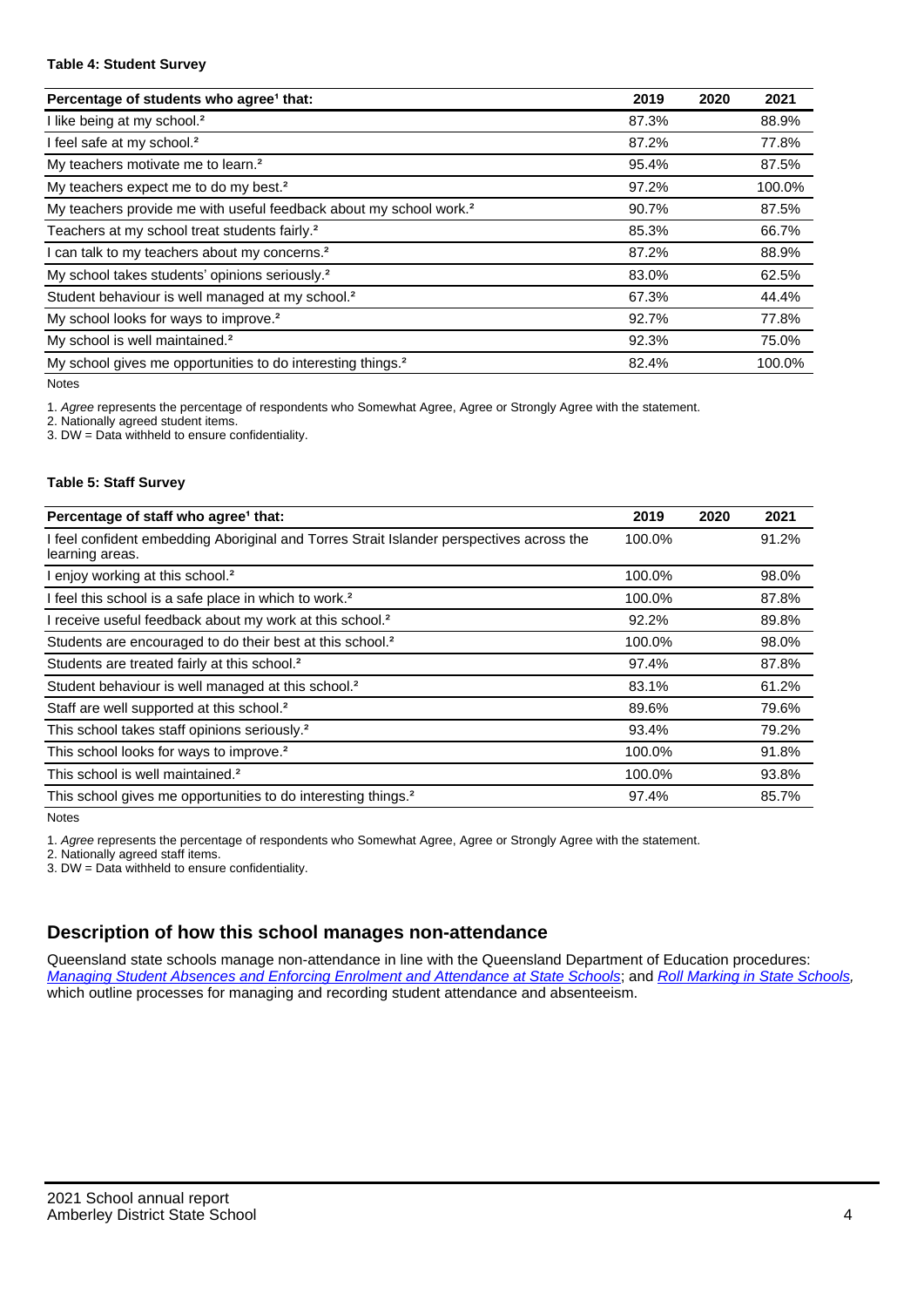## **School disciplinary absences**

#### **Table 6: Count of school disciplinary absences at this school**

| Type of school disciplinary absence | 2019 | 2020 | 2021 |
|-------------------------------------|------|------|------|
| Short suspension                    | 52   | 40   | 74   |
| Long suspension                     | O    |      | 0    |
| Exclusion                           | 0    |      | 0    |
| Total                               | 52   | 40   | 74   |

Notes

1. School disciplinary absence (SDA) data is a total of short suspensions (1–10 days), long suspensions (11–20 days), exclusions and cancellations. 2. The number of SDAs is not the number of students who received an SDA as one student may be suspended several times in a school year. Each time a student is suspended it is recorded as an additional SDA. The data does not reflect the outcomes of appeal decisions.

3. 2020 data was impacted by the COVID-19 health emergency. There were significantly fewer SDAs during the home-based learning period (the first five weeks of Term 2) compared to other years.

# **School funding**

## **School income broken down by funding source**

School income, reported by financial year accounting cycle using standardised national methodologies and broken down by funding source is available via the  $My$  School website.

#### **How to access our income details**

- 1. Click on the My School link <http://www.myschool.edu.au/>.
- 2. Enter the school name or suburb of the school you wish to search.

|--|

3. Click on View School Profile to access the school's profile.



4. Click on Finances and select the appropriate year to view school financial information.

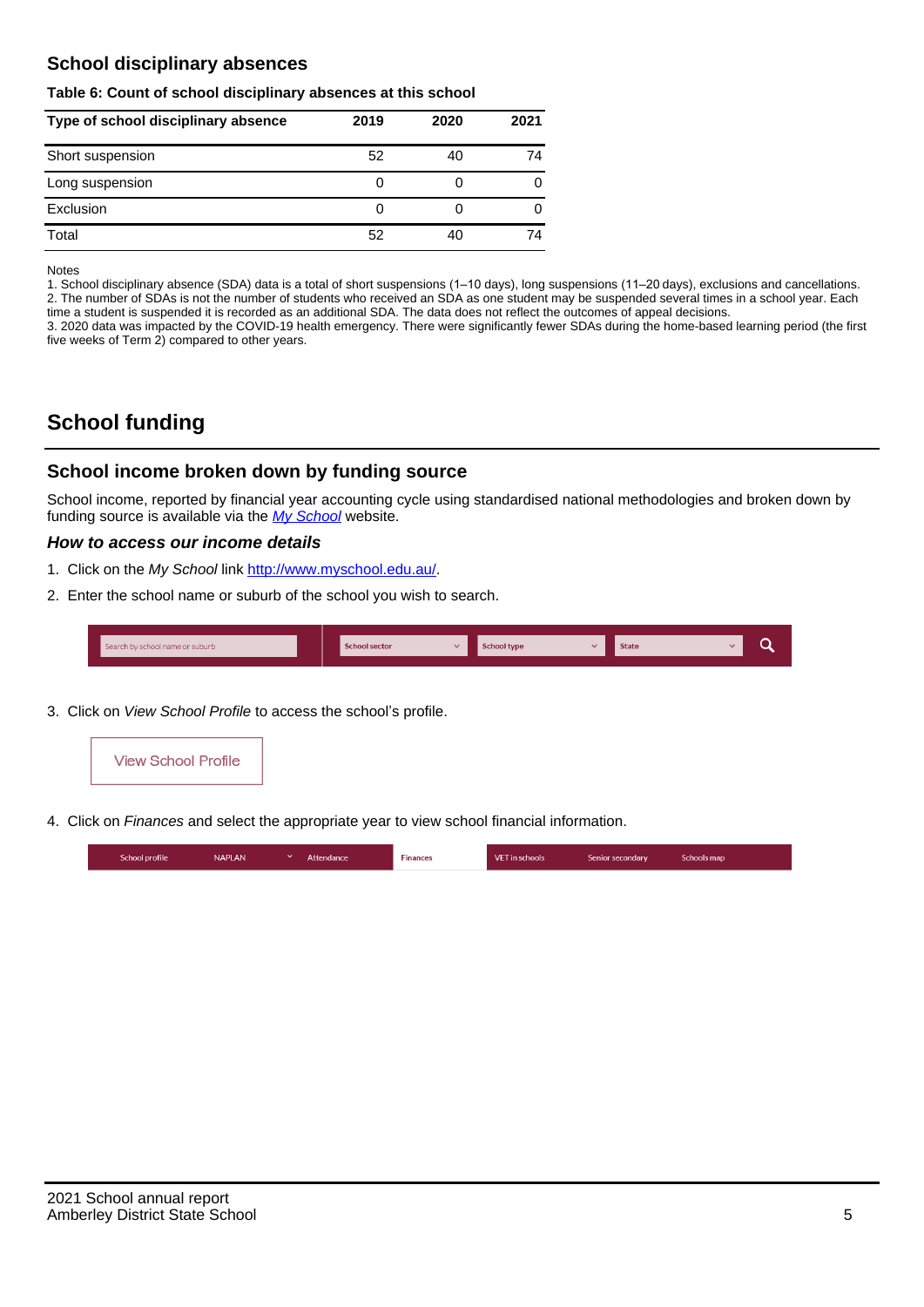## **Teacher standards and qualifications**

The Teacher registration eligibility requirements: Policy (p.1) states:

To be eligible for registration, a person must satisfy the Queensland College of Teachers (QCT) that they meet requirements regarding qualification and experience, or have otherwise met the requirements of the Australian Professional Standards for Teachers (APST). A person must also satisfy the QCT that they are suitable to teach and meet English language proficiency requirements. All these requirements are specified in the Act and the Education (Queensland College of Teachers) Regulation 2005 (the Regulation).

The qualifications required for teacher registration are successful completion of either -

- (a) a four-year initial teacher education program including teacher education studies of at least one year (e.g. a Bachelor of Education, or a double Bachelor degree in Science and Teaching) or
- (b) a one-year graduate initial teacher education program following a degree (e.g. a one-year Graduate Diploma of Education (Secondary) after a three-year Bachelor degree) or
- (c) another course of teacher education that the QCT is reasonably satisfied is the equivalent of (a) or (b). These are considered on a case-by-case basis.

For more information, please refer to the following link:

• <https://www.qct.edu.au/registration/qualifications>

# **Workforce composition**

## **Staff composition, including Indigenous staff**

#### **Table 7: Workforce composition for this school**

| <b>Description</b> | <b>Teaching staff</b> |      | Non-teaching staff |      |      | Indigenous staff |      |      |      |
|--------------------|-----------------------|------|--------------------|------|------|------------------|------|------|------|
|                    | 2019                  | 2020 | 2021               | 2019 | 2020 | 2021             | 2019 | 2020 | 2021 |
| Headcount          | 58                    | 59   | 52                 | 35   | 32   | 31               |      |      |      |
| <b>FTE</b>         | 54                    | 56   | 50                 | 25   | 22   | 22               |      |      |      |

Notes

1. Teaching staff includes school leaders.

2. Indigenous refers to Aboriginal and Torres Strait Islander people of Australia.

3. FTE = full-time equivalent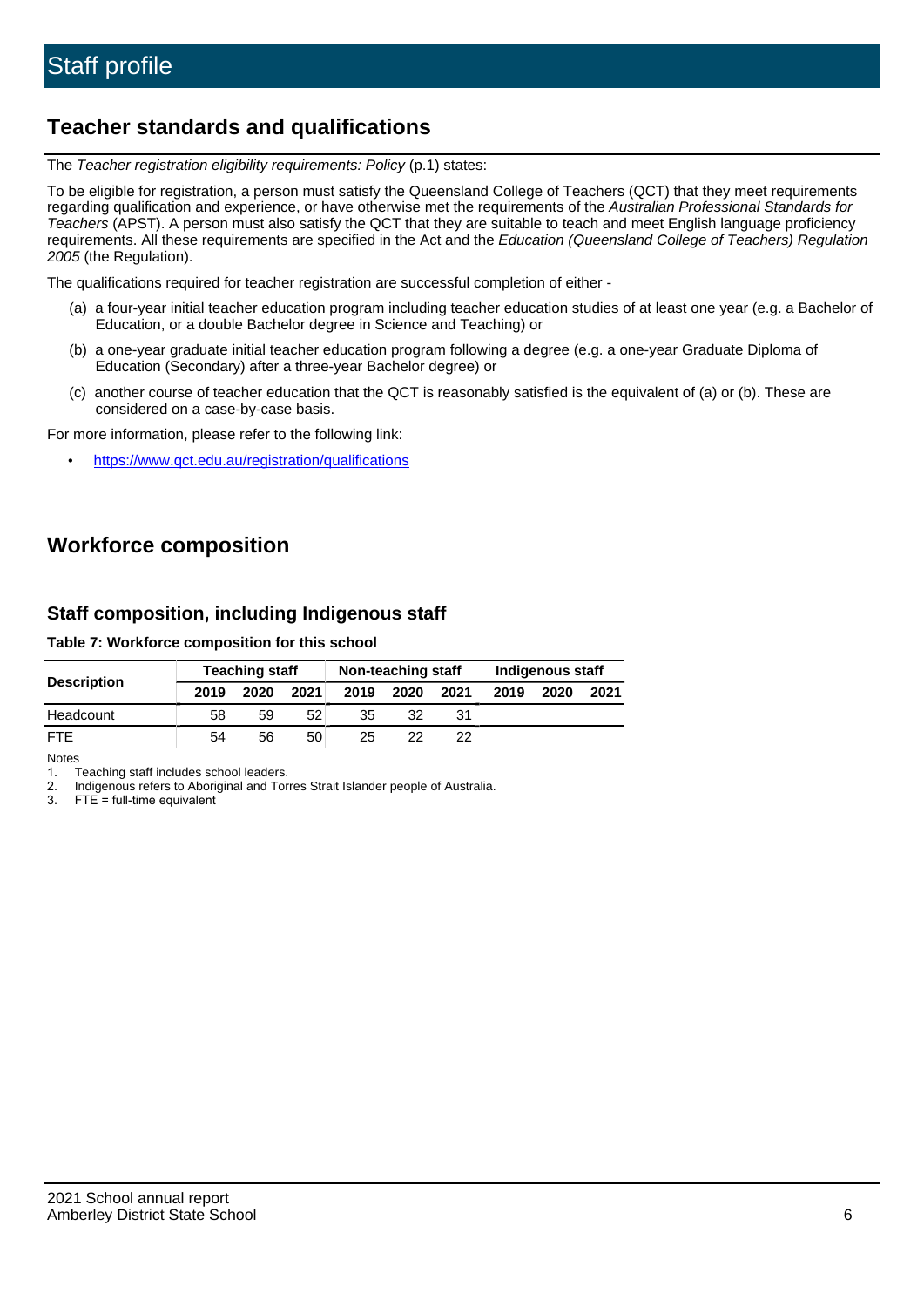# **Key student outcomes**

## **Student attendance**

Tables 8–9 show attendance rates at this school as percentages. In 2020, the COVID-19 health emergency affected student attendance in Queensland Government schools. Comparisons between 2020 and other years' attendance data should not be made.

#### **Table 8: Overall student attendance at this school**

| <b>Description</b>                                  | 2019 | 2020 | 2021 |
|-----------------------------------------------------|------|------|------|
| Overall attendance rate for students at this school | 93%  | 92%  | 92%  |

Notes

1. The attendance rate is the full- and part-time days attended as a percentage of enrolled school days.

2. Full-time students only.

#### **Table 9: Student attendance rates for each year level at this school**

| <b>Year Level</b> | 2019 | 2020 | 2021 |
|-------------------|------|------|------|
| Prep Year         | 93%  | 93%  | 92%  |
| Year <sub>1</sub> | 93%  | 93%  | 92%  |
| Year 2            | 94%  | 91%  | 92%  |
| Year 3            | 93%  | 92%  | 93%  |
| Year 4            | 93%  | 93%  | 91%  |
| Year 5            | 91%  | 91%  | 91%  |
| Year <sub>6</sub> | 93%  | 92%  | 90%  |

Notes

1. The attendance rate is the full- and part-time days attended as a percentage of enrolled school days.<br>2. Full-time students only.

Full-time students only.

3. DW = Data withheld to ensure confidentiality